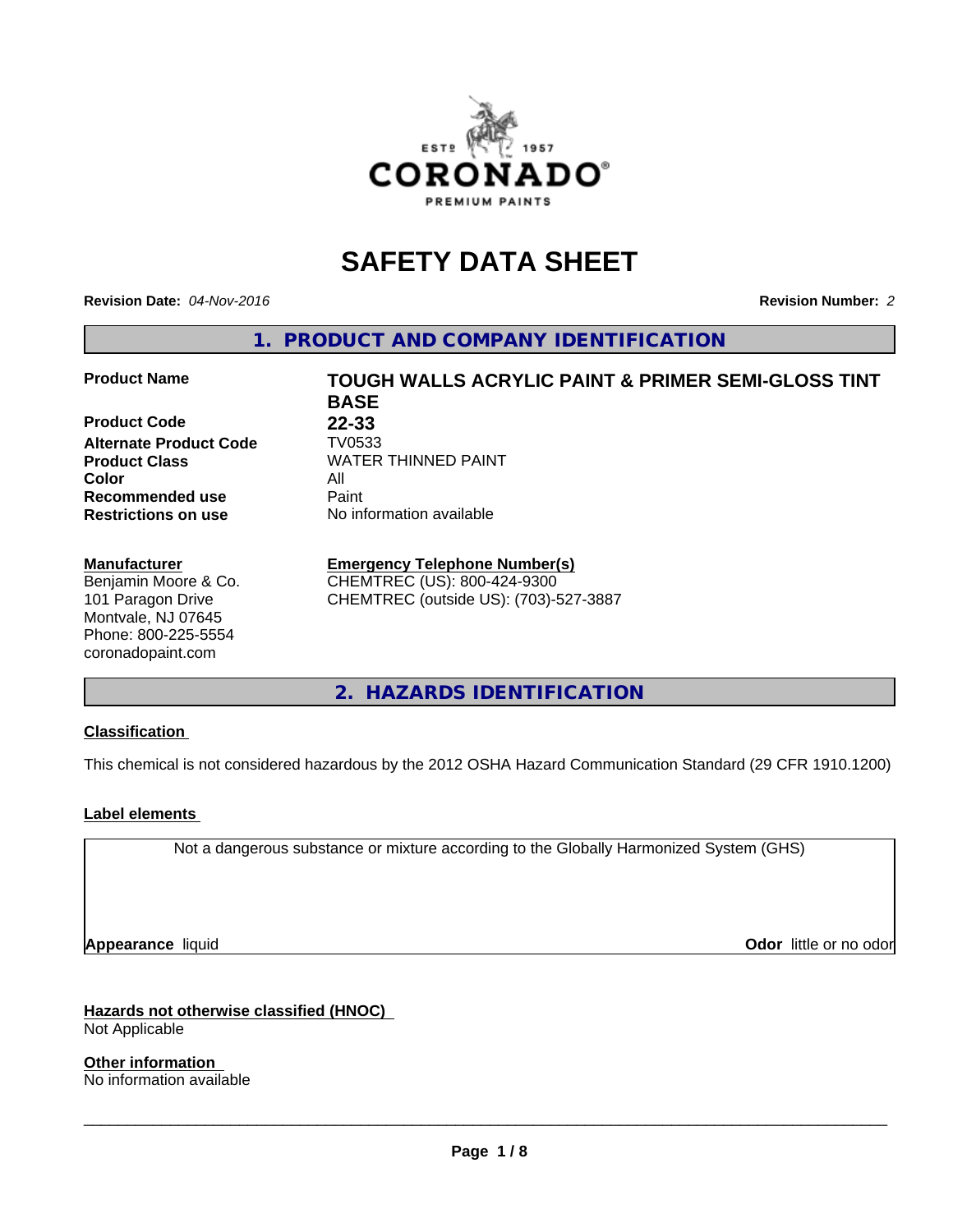## **3. COMPOSITION INFORMATION ON COMPONENTS**

\_\_\_\_\_\_\_\_\_\_\_\_\_\_\_\_\_\_\_\_\_\_\_\_\_\_\_\_\_\_\_\_\_\_\_\_\_\_\_\_\_\_\_\_\_\_\_\_\_\_\_\_\_\_\_\_\_\_\_\_\_\_\_\_\_\_\_\_\_\_\_\_\_\_\_\_\_\_\_\_\_\_\_\_\_\_\_\_\_\_\_\_\_

| <b>Chemical Name</b>                                                         | <b>CAS-No</b> | Weight % (max) |
|------------------------------------------------------------------------------|---------------|----------------|
| Titanium dioxide                                                             | 13463-67-7    |                |
| Kaolin                                                                       | 1332-58-7     |                |
| Propanoic acid, 2-methyl-, monoester with<br>2,2,4-trimethyl-1,3-pentanediol | 25265-77-4    |                |
| Sodium C14-C16 olefin sulfonate                                              | 68439-57-6    |                |

|                                                  | 4. FIRST AID MEASURES                                                                              |
|--------------------------------------------------|----------------------------------------------------------------------------------------------------|
| <b>General Advice</b>                            | No hazards which require special first aid measures.                                               |
| <b>Eye Contact</b>                               | Rinse thoroughly with plenty of water for at least 15 minutes and consult a<br>physician.          |
| <b>Skin Contact</b>                              | Wash off immediately with soap and plenty of water removing all contaminated<br>clothes and shoes. |
| <b>Inhalation</b>                                | Move to fresh air. If symptoms persist, call a physician.                                          |
| Ingestion                                        | Clean mouth with water and afterwards drink plenty of water. Consult a physician<br>if necessary.  |
| <b>Most Important</b><br><b>Symptoms/Effects</b> | None known.                                                                                        |
| <b>Notes To Physician</b>                        | Treat symptomatically.                                                                             |

**5. FIRE-FIGHTING MEASURES**

| Use extinguishing measures that are appropriate to local<br>circumstances and the surrounding environment.                                   |
|----------------------------------------------------------------------------------------------------------------------------------------------|
| As in any fire, wear self-contained breathing apparatus<br>pressure-demand, MSHA/NIOSH (approved or equivalent)<br>and full protective gear. |
| Closed containers may rupture if exposed to fire or<br>extreme heat.                                                                         |
| No.                                                                                                                                          |
| No.                                                                                                                                          |
| Not applicable<br>Not applicable<br>Not applicable                                                                                           |
|                                                                                                                                              |
| Not applicable<br>Not applicable                                                                                                             |
|                                                                                                                                              |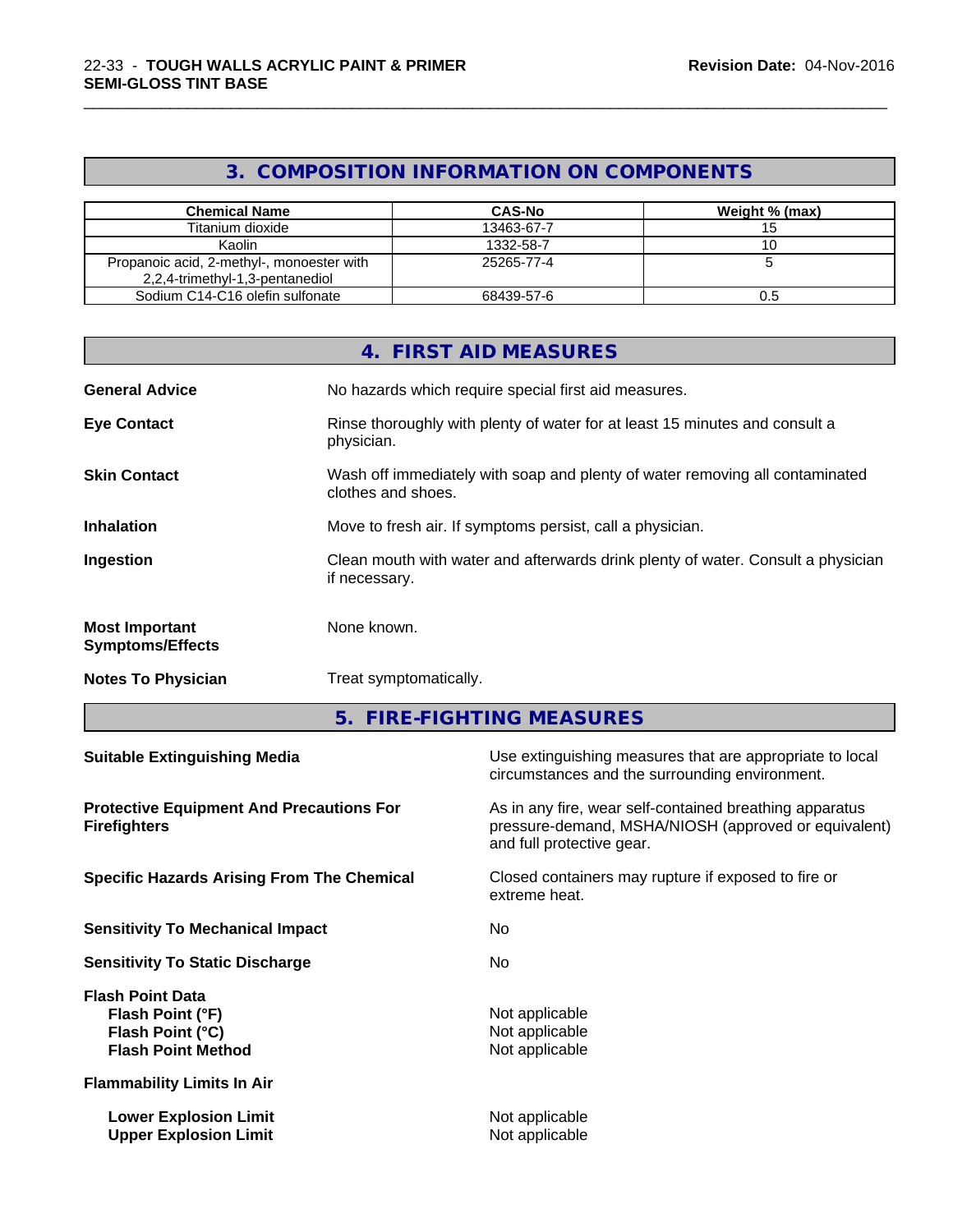| NFPA | <b>Health: 1</b> | <b>Flammability: 0</b> | <b>Instability: 0</b> | <b>Special: Not Applicable</b> |
|------|------------------|------------------------|-----------------------|--------------------------------|
|      |                  |                        |                       |                                |

\_\_\_\_\_\_\_\_\_\_\_\_\_\_\_\_\_\_\_\_\_\_\_\_\_\_\_\_\_\_\_\_\_\_\_\_\_\_\_\_\_\_\_\_\_\_\_\_\_\_\_\_\_\_\_\_\_\_\_\_\_\_\_\_\_\_\_\_\_\_\_\_\_\_\_\_\_\_\_\_\_\_\_\_\_\_\_\_\_\_\_\_\_

#### **NFPA Legend**

- 0 Not Hazardous
- 1 Slightly
- 2 Moderate
- 3 High
- 4 Severe

*The ratings assigned are only suggested ratings, the contractor/employer has ultimate responsibilities for NFPA ratings where this system is used.*

*Additional information regarding the NFPA rating system is available from the National Fire Protection Agency (NFPA) at www.nfpa.org.*

|                                  | 6. ACCIDENTAL RELEASE MEASURES                                                                                                                                                   |
|----------------------------------|----------------------------------------------------------------------------------------------------------------------------------------------------------------------------------|
| <b>Personal Precautions</b>      | Avoid contact with skin, eyes and clothing. Ensure adequate ventilation.                                                                                                         |
| <b>Other Information</b>         | Prevent further leakage or spillage if safe to do so.                                                                                                                            |
| <b>Environmental Precautions</b> | See Section 12 for additional Ecological Information.                                                                                                                            |
| <b>Methods For Clean-Up</b>      | Soak up with inert absorbent material. Sweep up and shovel into suitable<br>containers for disposal.                                                                             |
|                                  | 7. HANDLING AND STORAGE                                                                                                                                                          |
| <b>Handling</b>                  | Avoid contact with skin, eyes and clothing. Avoid breathing vapors, spray mists or<br>sanding dust. In case of insufficient ventilation, wear suitable respiratory<br>equipment. |
| <b>Storage</b>                   | Keep container tightly closed. Keep out of the reach of children.                                                                                                                |
| Incompatible Materials           | No information available                                                                                                                                                         |

## **8. EXPOSURE CONTROLS / PERSONAL PROTECTION**

## **Exposure Limits**

| <b>Chemical Name</b> | <b>ACGIH</b>                      | OSHA                      |
|----------------------|-----------------------------------|---------------------------|
| Titanium dioxide     | - TWA<br>10 mg/m <sup>3</sup> - . | $15 \text{ mg/m}^3$ - TWA |
| Kaolin               | $2 \text{ mg/m}^3$ - TWA          | 15 mg/m $3$ - TWA         |
|                      |                                   | 5 mg/m <sup>3</sup> - TWA |

### **Legend**

ACGIH - American Conference of Governmental Industrial Hygienists Exposure Limits OSHA - Occupational Safety & Health Administration Exposure Limits N/E - Not Established

| <b>Engineering Measures</b>          | Ensure adequate ventilation, especially in confined areas.                                                                          |
|--------------------------------------|-------------------------------------------------------------------------------------------------------------------------------------|
| <b>Personal Protective Equipment</b> |                                                                                                                                     |
| <b>Eye/Face Protection</b>           | Safety glasses with side-shields.                                                                                                   |
| <b>Skin Protection</b>               | Protective gloves and impervious clothing.                                                                                          |
| <b>Respiratory Protection</b>        | In case of insufficient ventilation wear suitable respiratory equipment.                                                            |
| <b>Hygiene Measures</b>              | Avoid contact with skin, eyes and clothing. Remove and wash contaminated<br>clothing before re-use. Wash thoroughly after handling. |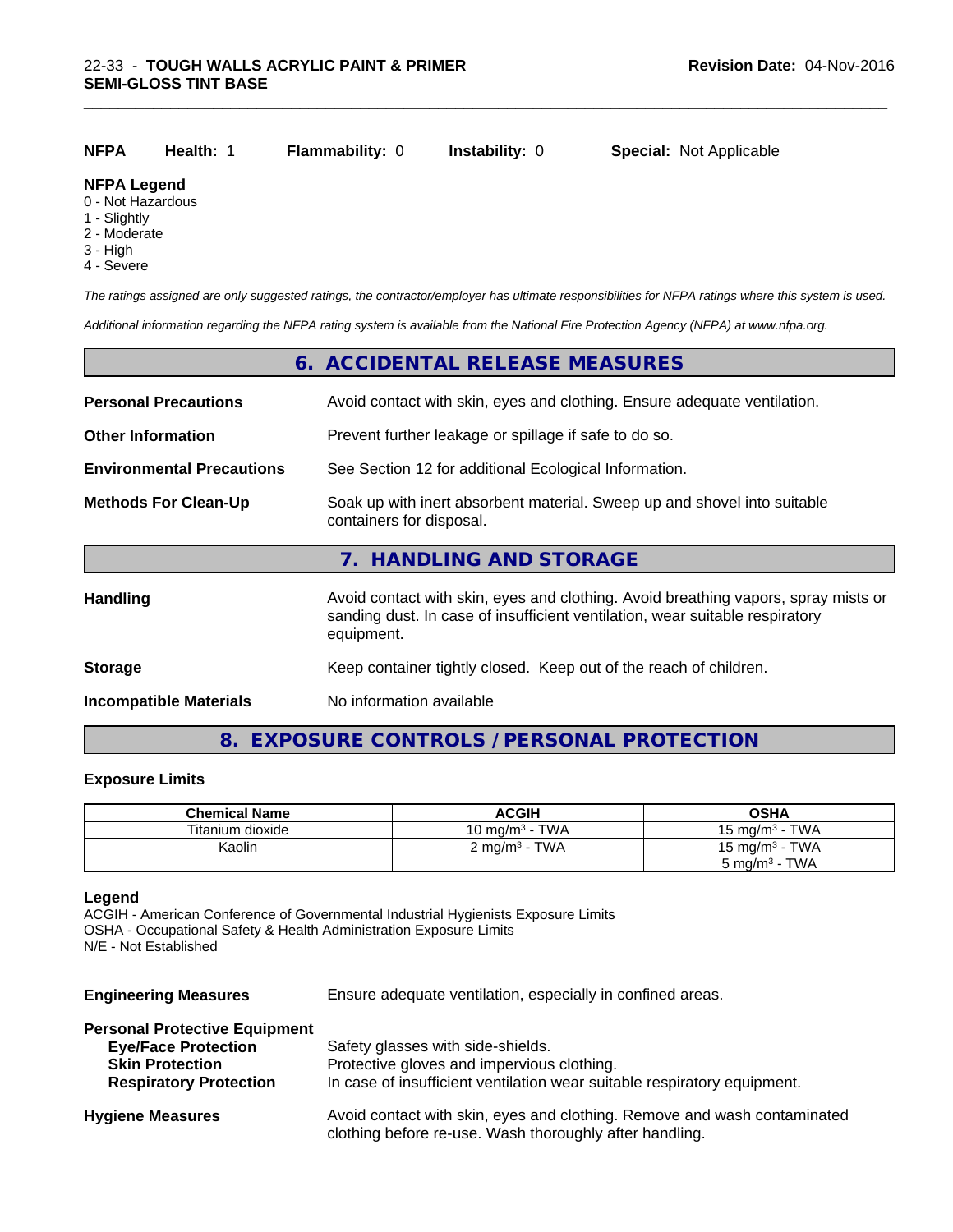## **9. PHYSICAL AND CHEMICAL PROPERTIES**

**Appearance** liquid **Odor** little or no odor **Odor Threshold No information available No information available Density (lbs/gal)** 9.9 - 10.0 **Specific Gravity** 1.18 - 1.20 **pH** No information available **Viscosity (cps)** No information available **Solubility Note 2008 Note 2008 Note 2008 Note 2008 Note 2008 Note 2008 Note 2008 Note 2008 Note 2008 Note 2008 Note 2008 Note 2008 Note 2008 Note 2008 Note 2008 Note 2008 Note 2008 Note Water Solubility No information available No information available Evaporation Rate No information available No information available Vapor Pressure** No information available **Vapor Density Vapor Density No information available Wt. % Solids** 40 - 50 **Vol. % Solids Wt. % Volatiles** 50 - 60 **Vol. % Volatiles** 65 - 75<br> **VOC Requiatory Limit (q/L)** 65 - 76 **VOC** Regulatory Limit (g/L) **Boiling Point (°F)** 212 **Boiling Point (°C)** 100<br> **Preezing Point (°F)** 32 **Freezing Point (°F) Freezing Point (°C)** 0 **Flash Point (°F)**<br> **Flash Point (°C)**<br> **Flash Point (°C)**<br> **C Flash Point (°C)**<br> **Flash Point Method**<br> **Flash Point Method**<br> **Point Method**<br> **Point Method**<br> **Point Method Flash Point Method Flammability (solid, gas)** Not applicable **Upper Explosion Limit Lower Explosion Limit Contract Accord Accord Accord Accord Accord Accord Accord Accord Accord Accord Accord Accord Accord Accord Accord Accord Accord Accord Accord Accord Accord Accord Accord Accord Accord Accord Accord Autoignition Temperature (°F)**<br> **Autoignition Temperature (°C)** No information available **Autoignition Temperature (°C) Decomposition Temperature (°F)** No information available **Decomposition Temperature (°C)** No information available<br> **Partition Coefficient (n-octanol/water)** No information available **Partition Coefficient (n-octanol/water)** 

\_\_\_\_\_\_\_\_\_\_\_\_\_\_\_\_\_\_\_\_\_\_\_\_\_\_\_\_\_\_\_\_\_\_\_\_\_\_\_\_\_\_\_\_\_\_\_\_\_\_\_\_\_\_\_\_\_\_\_\_\_\_\_\_\_\_\_\_\_\_\_\_\_\_\_\_\_\_\_\_\_\_\_\_\_\_\_\_\_\_\_\_\_

## **10. STABILITY AND REACTIVITY**

| <b>Reactivity</b>                         | Not Applicable                           |
|-------------------------------------------|------------------------------------------|
| <b>Chemical Stability</b>                 | Stable under normal conditions.          |
| <b>Conditions To Avoid</b>                | Prevent from freezing.                   |
| <b>Incompatible Materials</b>             | No materials to be especially mentioned. |
| <b>Hazardous Decomposition Products</b>   | None under normal use.                   |
| <b>Possibility Of Hazardous Reactions</b> | None under normal conditions of use.     |

## **11. TOXICOLOGICAL INFORMATION**

**Product Information**

### **Information on likely routes of exposure**

**Principal Routes of Exposure** Eye contact, skin contact and inhalation.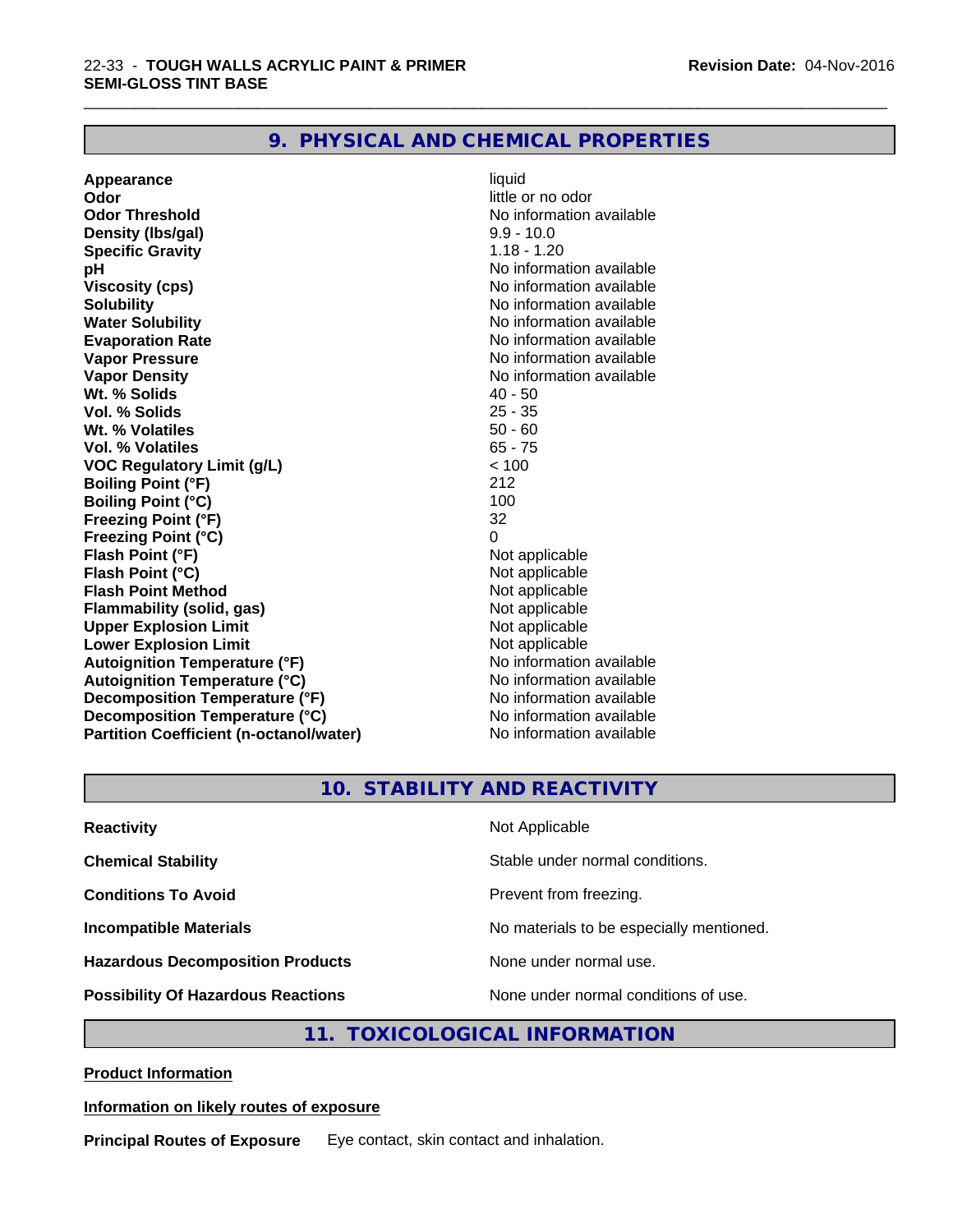| <b>Acute Toxicity</b>                |                                                                                            |
|--------------------------------------|--------------------------------------------------------------------------------------------|
| <b>Product Information</b>           | No information available                                                                   |
| Information on toxicological effects |                                                                                            |
| <b>Symptoms</b>                      | No information available                                                                   |
|                                      | Delayed and immediate effects as well as chronic effects from short and long-term exposure |
| Eye contact                          | May cause slight irritation.                                                               |
| <b>Skin contact</b>                  | Substance may cause slight skin irritation. Prolonged or repeated contact may dry          |
|                                      | skin and cause irritation.                                                                 |
| <b>Inhalation</b>                    | May cause irritation of respiratory tract.                                                 |
| Ingestion                            | Ingestion may cause gastrointestinal irritation, nausea, vomiting and diarrhea.            |
| <b>Sensitization:</b>                | No information available                                                                   |
| <b>Neurological Effects</b>          | No information available.                                                                  |
| <b>Mutagenic Effects</b>             | No information available.                                                                  |
| <b>Reproductive Effects</b>          | No information available.                                                                  |
| <b>Developmental Effects</b>         | No information available.                                                                  |
| <b>Target Organ Effects</b>          | No information available.                                                                  |
| <b>STOT - single exposure</b>        | No information available.                                                                  |
| <b>STOT - repeated exposure</b>      | No information available.                                                                  |
| Other adverse effects                | No information available.                                                                  |
| <b>Aspiration Hazard</b>             | No information available                                                                   |

#### **Numerical measures of toxicity**

**The following values are calculated based on chapter 3.1 of the GHS document**

| ATEmix (oral)          | 63399 mg/kg   |
|------------------------|---------------|
| <b>ATEmix (dermal)</b> | 1511244 mg/kg |

#### **Component**

Titanium dioxide LD50 Oral: > 10000 mg/kg (Rat) Kaolin LD50 Oral: > 5000 mg/kg (Rat)

#### **Carcinogenicity**

*The information below indicateswhether each agency has listed any ingredient as a carcinogen:.*

| <b>Chemical Name</b>                                                                                                                                     | <b>IARC</b>          | <b>NTP</b> | <b>OSHA Carcinogen</b> |
|----------------------------------------------------------------------------------------------------------------------------------------------------------|----------------------|------------|------------------------|
|                                                                                                                                                          | 2B<br>Possible Human |            | Listed                 |
| <b>The Contract of the Contract of the Contract of the Contract of the Contract of the Contract of the Contract o</b><br>m dioxide<br>$\sim$<br>∖itaniun | Carcinogen           |            |                        |

• Although IARC has classified titanium dioxide as possibly carcinogenic to humans (2B), their summary concludes: "No significant exposure to titanium dioxide is thought to occur during the use of products in which titanium dioxide is bound to other materials, such as paint."

#### **Legend**

IARC - International Agency for Research on Cancer NTP - National Toxicity Program OSHA - Occupational Safety & Health Administration

**12. ECOLOGICAL INFORMATION**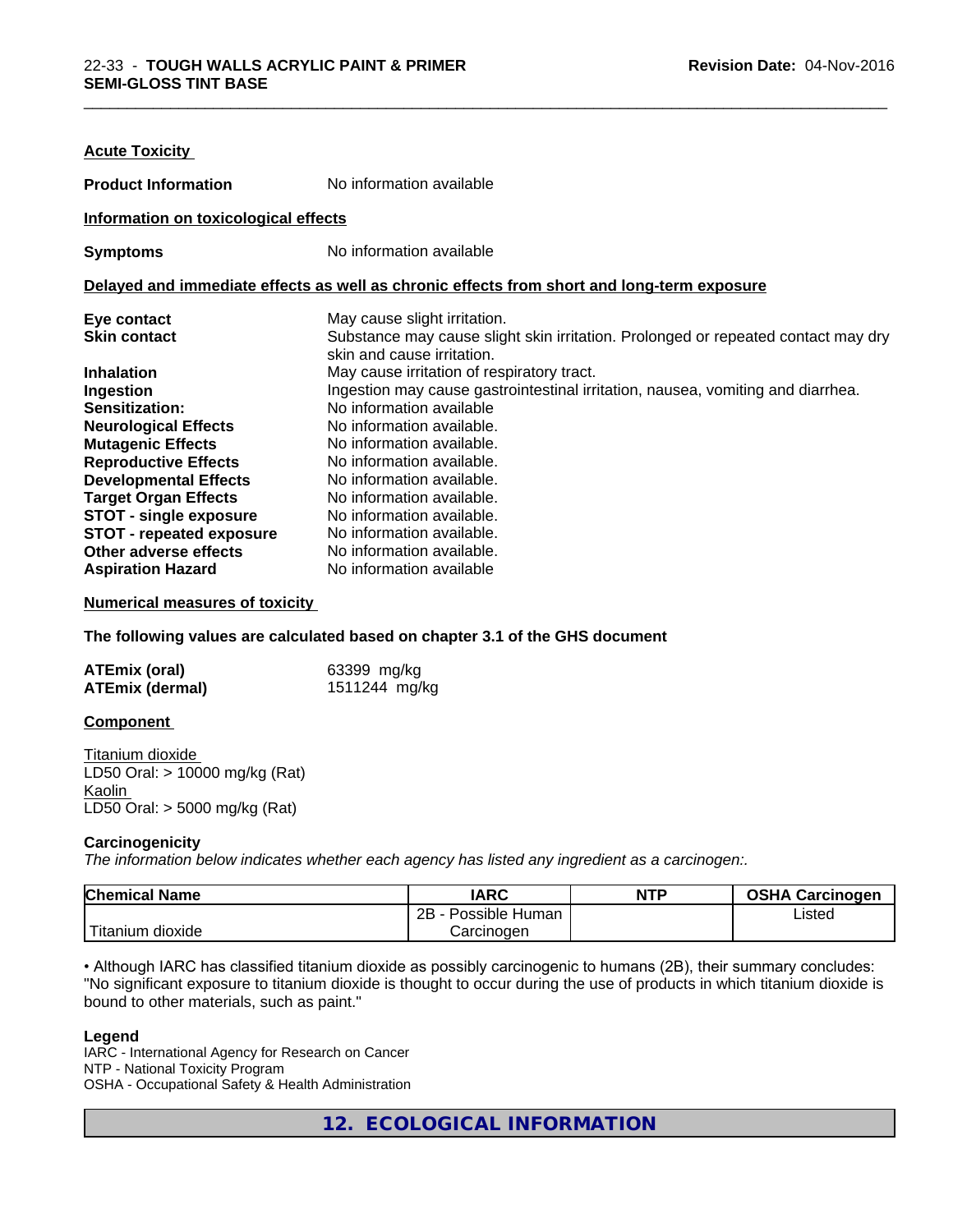\_\_\_\_\_\_\_\_\_\_\_\_\_\_\_\_\_\_\_\_\_\_\_\_\_\_\_\_\_\_\_\_\_\_\_\_\_\_\_\_\_\_\_\_\_\_\_\_\_\_\_\_\_\_\_\_\_\_\_\_\_\_\_\_\_\_\_\_\_\_\_\_\_\_\_\_\_\_\_\_\_\_\_\_\_\_\_\_\_\_\_\_\_

## **Ecotoxicity Effects**

The environmental impact of this product has not been fully investigated.

## **Product Information**

#### **Acute Toxicity to Fish**

No information available

## **Acute Toxicity to Aquatic Invertebrates**

No information available

#### **Acute Toxicity to Aquatic Plants**

No information available

#### **Persistence / Degradability**

No information available.

#### **Bioaccumulation / Accumulation**

No information available.

### **Mobility in Environmental Media**

No information available.

## **Ozone**

No information available

### **Component**

#### **Acute Toxicity to Fish**

Titanium dioxide  $LC50:$  > 1000 mg/L (Fathead Minnow - 96 hr.)

#### **Acute Toxicity to Aquatic Invertebrates**

No information available

#### **Acute Toxicity to Aquatic Plants**

No information available

|                              | 13. DISPOSAL CONSIDERATIONS                                                                                                                                                                                               |
|------------------------------|---------------------------------------------------------------------------------------------------------------------------------------------------------------------------------------------------------------------------|
| <b>Waste Disposal Method</b> | Dispose of in accordance with federal, state, and local regulations. Local<br>requirements may vary, consult your sanitation department or state-designated<br>environmental protection agency for more disposal options. |
|                              | <b>TRANSPORT INFORMATION</b><br>14.                                                                                                                                                                                       |
| <b>DOT</b>                   | Not regulated                                                                                                                                                                                                             |
| <b>ICAO/IATA</b>             | Not regulated                                                                                                                                                                                                             |
| <b>IMDG/IMO</b>              | Not regulated                                                                                                                                                                                                             |
|                              | 15. REGULATORY INFORMATION                                                                                                                                                                                                |

## **International Inventories**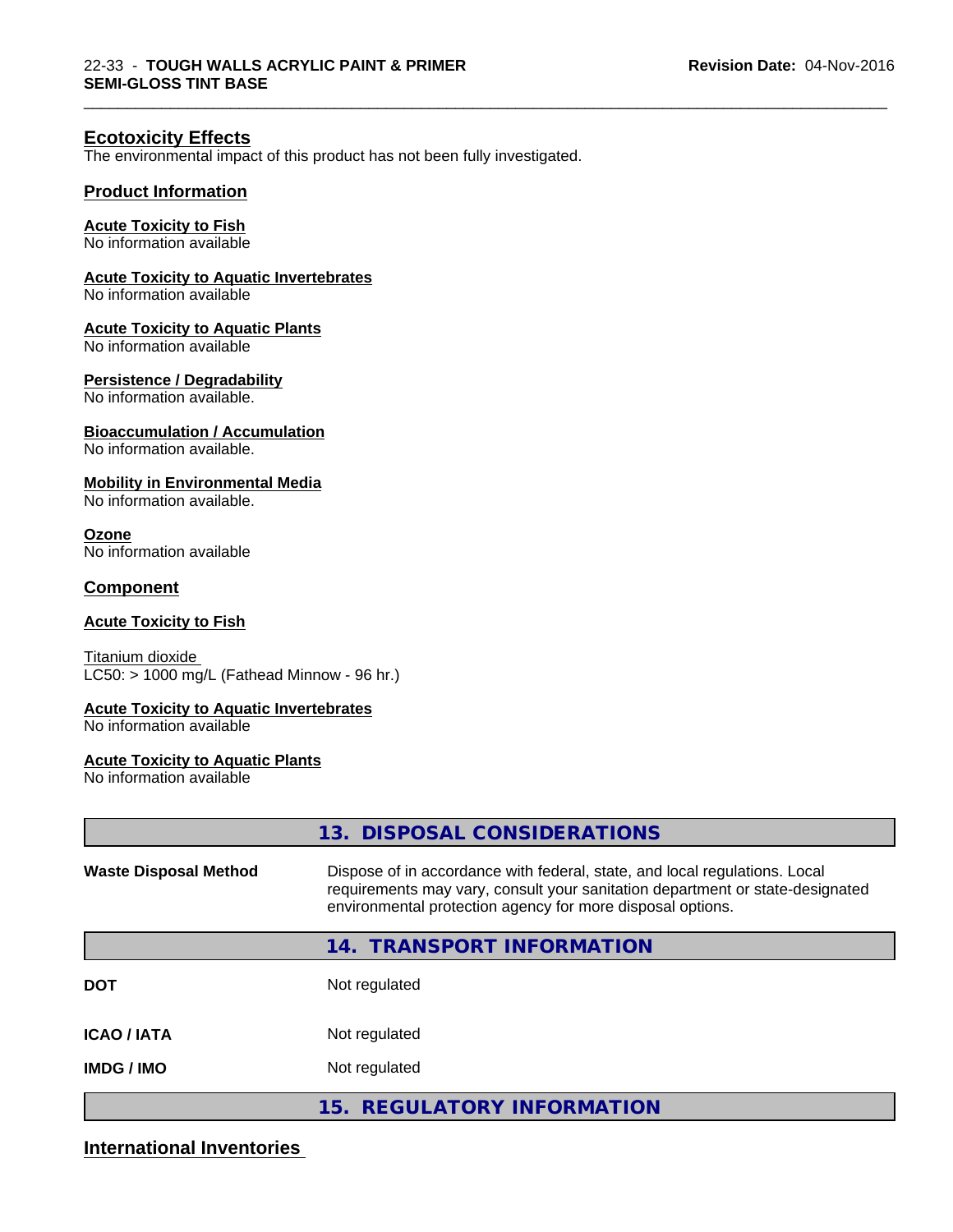| <b>TSCA: United States</b> | Yes - All components are listed or exempt. |
|----------------------------|--------------------------------------------|
| <b>DSL: Canada</b>         | Yes - All components are listed or exempt. |

## **Federal Regulations**

| SARA 311/312 hazardous categorization |    |  |
|---------------------------------------|----|--|
| Acute Health Hazard                   | Nο |  |
| Chronic Health Hazard                 | Nο |  |
| Fire Hazard                           | No |  |
| Sudden Release of Pressure Hazard     | Nο |  |
| <b>Reactive Hazard</b>                | Nο |  |

## **SARA 313**

Section 313 of Title III of the Superfund Amendments and Reauthorization Act of 1986 (SARA). This product contains a chemical or chemicals which are subject to the reporting requirements of the Act and Title 40 of the Code of Federal Regulations, Part 372:

\_\_\_\_\_\_\_\_\_\_\_\_\_\_\_\_\_\_\_\_\_\_\_\_\_\_\_\_\_\_\_\_\_\_\_\_\_\_\_\_\_\_\_\_\_\_\_\_\_\_\_\_\_\_\_\_\_\_\_\_\_\_\_\_\_\_\_\_\_\_\_\_\_\_\_\_\_\_\_\_\_\_\_\_\_\_\_\_\_\_\_\_\_

*None*

#### **Clean Air Act,Section 112 Hazardous Air Pollutants (HAPs) (see 40 CFR 61)**

This product contains the following HAPs:

*None*

## **State Regulations**

#### **California Proposition 65**

This product may contain small amounts of materials known to the state of California to cause cancer or reproductive *harm.*

#### **State Right-to-Know**

| Chemica<br>Name                           | aahucatte<br>IVIA<br>.saunus <del>c</del> us | <b>Jerse</b> v<br>Nev <sub>.</sub> | Pennsvlvania |
|-------------------------------------------|----------------------------------------------|------------------------------------|--------------|
| --<br>.<br>dioxide<br>um<br><b>Itanit</b> |                                              |                                    |              |
| .<br>$\epsilon$<br>Kaolin                 |                                              |                                    |              |

#### **Legend**

X - Listed

## **16. OTHER INFORMATION**

| HMIS -              | <b>Health: 1</b> | <b>Flammability: 0</b> | <b>Reactivity: 0</b> | PPE: - |  |
|---------------------|------------------|------------------------|----------------------|--------|--|
| <b>HMIS Legend</b>  |                  |                        |                      |        |  |
| 0 - Minimal Hazard  |                  |                        |                      |        |  |
| 1 - Slight Hazard   |                  |                        |                      |        |  |
| 2 - Moderate Hazard |                  |                        |                      |        |  |

- 3 Serious Hazard
- 4 Severe Hazard
- \* Chronic Hazard

X - Consult your supervisor or S.O.P. for "Special" handling instructions.

*Note: The PPE rating has intentionally been left blank. Choose appropriate PPE that will protect employees from the hazards the material will present under the actual normal conditions of use.*

*Caution: HMISÒ ratings are based on a 0-4 rating scale, with 0 representing minimal hazards or risks, and 4 representing significant hazards or*